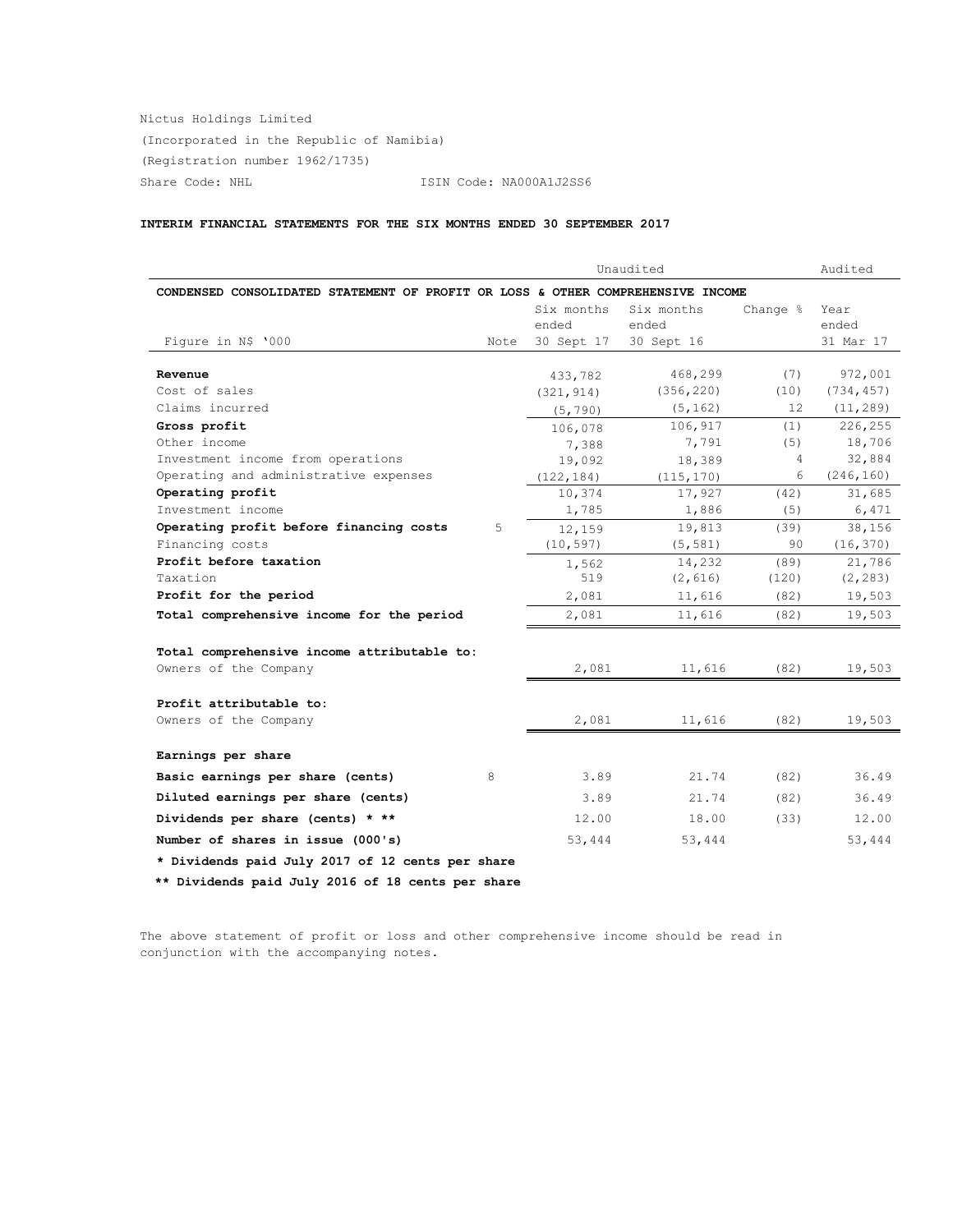|                                                        | Unaudited |                          | Audited             |  |
|--------------------------------------------------------|-----------|--------------------------|---------------------|--|
| CONDENSED CONSOLIDATED STATEMENT OF FINANCIAL POSITION |           |                          |                     |  |
| Figures in N\$ '000                                    |           | 30 Sept 17 30 Sept 16    | 31 Mar 17           |  |
| <b>ASSETS</b>                                          |           |                          |                     |  |
| Non-current assets                                     | 750,603   | 739,993                  | 781,940             |  |
| Property, plant and equipment                          | 345,104   | 362, 102                 | 350,886             |  |
| Investment Property                                    | 33,219    | $\overline{\phantom{a}}$ | 25,275              |  |
| Intangible assets                                      | 910       | 830                      | 850                 |  |
| Investments                                            | 366,057   | 371,865                  | 399,492             |  |
| Deferred tax assets                                    | 5,313     | 5,196                    | 5,437               |  |
| Current assets                                         | 933,951   | 897,736                  | 869,419             |  |
| Total assets                                           | 1,684,554 |                          | 1,637,729 1,651,359 |  |
| EQUITY                                                 | 161,284   | 157,458                  | 165,345             |  |
| Stated capital                                         | 129       | 129                      | 129                 |  |
| Revaluation reserve                                    | 58,767    | 58,767                   | 58,767              |  |
| Contingency reserve (Insurance)                        | 15,551    | 12,348                   | 15,551              |  |
| Retained earnings                                      | 86,837    | 86,214                   | 90,898              |  |
| LIABILITIES                                            |           |                          |                     |  |
| Non-current liabilities                                | 155,420   | 161,249                  | 159,973             |  |
| Interest bearing loans and borrowings                  | 124,889   | 130,145                  | 128,002             |  |
| Deferred tax liabilities                               | 30,531    | 31,104                   | 31,971              |  |
| Current liabilities                                    | 1,367,850 | 1,319,022                | 1,326,041           |  |
| Insurance contract liability                           | 1,186,214 | 1,160,421                | 1,161,508           |  |
| Other current liabilities                              | 181,636   | 158,601                  | 164,533             |  |
| Total liabilities                                      | 1,523,270 | 1,480,271                | 1,486,014           |  |
| Total equity and liabilities                           | 1,684,554 | 1,637,729                | 1,651,359           |  |

The above statement of financial position should be read in conjunction with the accompanying notes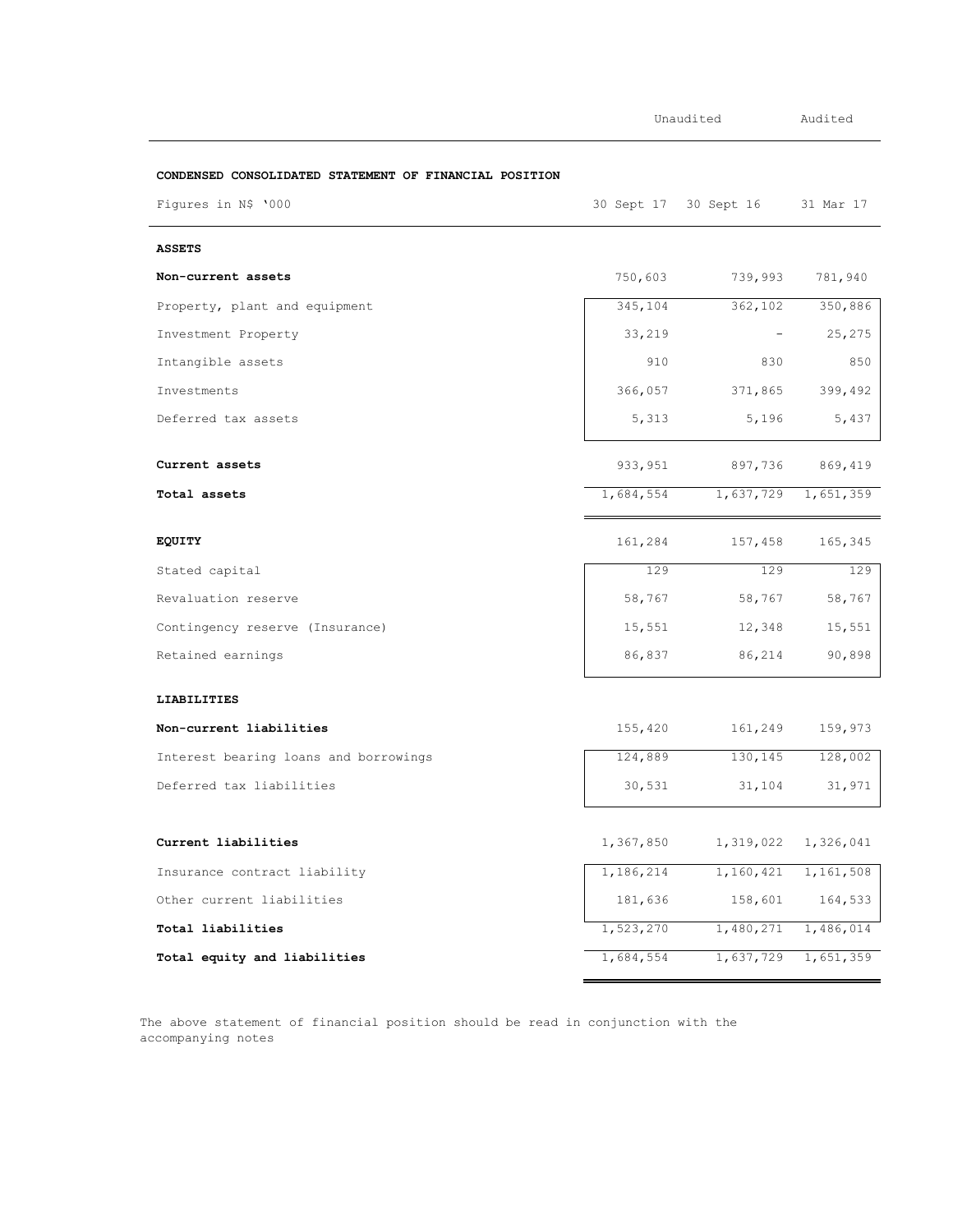## **CONDENSED CONSOLIDATED STATEMENT OF CHANGES IN EQUITY**

|                                           | Stated                   | Revaluation              | Contingency              | Retained | Total    |
|-------------------------------------------|--------------------------|--------------------------|--------------------------|----------|----------|
| Figures in N\$'000                        | capital                  | reserve                  | reserve                  | earnings | equity   |
| Balance at 1 April 2016                   | 129                      | 58,767                   | 15,551                   | 81,015   | 155,462  |
| Total comprehensive income                | $\equiv$                 |                          |                          | 11,616   | 11,616   |
| Profit for the period                     | $\equiv$                 | $\overline{\phantom{0}}$ |                          | 11,616   | 11,616   |
| Transfers from contingency reserve        |                          |                          |                          |          |          |
| (Insurance) to retained earnings          |                          |                          | (3, 203)                 | 3,203    |          |
| Contributions by and to the owners of the |                          |                          |                          |          |          |
| Group                                     |                          |                          |                          | (9,620)  | (9,620)  |
| Dividends to equity holders               |                          |                          |                          | (9,620)  | (9,620)  |
|                                           |                          |                          |                          |          |          |
| Balance at 30 September 2016              | 129                      | 58,767                   | 12,348                   | 86,214   | 157,458  |
| Total comprehensive income                | L.                       |                          |                          | 7,887    | 7,887    |
| Profit for the period                     | $\equiv$                 | $\equiv$                 | $\equiv$                 | 7,887    | 7,887    |
| Transfers from contingency reserve        |                          |                          |                          |          |          |
| (Insurance) to retained earnings          |                          |                          | 3,203                    | (3, 203) |          |
|                                           |                          |                          |                          |          |          |
| Balance at 31 March 2017                  | 129                      | 58,767                   | 15,551                   | 90,898   | 165,345  |
| Total comprehensive income                | $\overline{\phantom{0}}$ |                          |                          | 2,801    | 2,801    |
| Profit for the period                     | $\overline{\phantom{a}}$ | $\overline{\phantom{0}}$ |                          | 2,801    | 2,801    |
| Contributions by and to the owners of the |                          |                          |                          |          |          |
| Group                                     | $\overline{\phantom{0}}$ | $\qquad \qquad -$        | $\overline{\phantom{0}}$ | (6, 142) | (6, 142) |
| Dividends to equity holders               |                          |                          |                          | (6, 412) | (6, 412) |
| Prescribed dividends                      |                          | ÷                        |                          | 270      | 270      |
| Balance at 30 September 2017              | 129                      | 58,767                   | 15,551                   | 86,837   | 161,284  |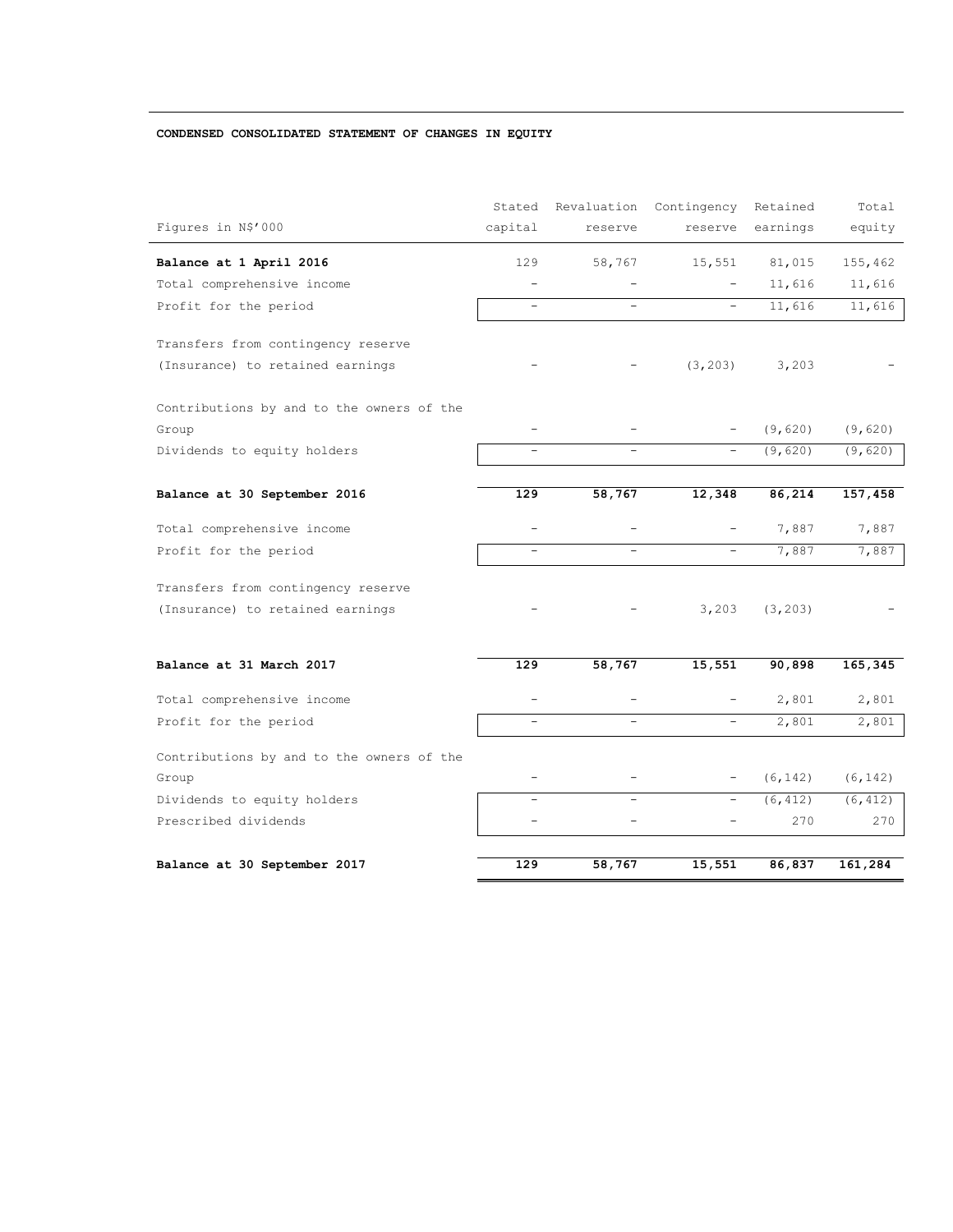|                                                  | Unaudited  | Audited    |            |
|--------------------------------------------------|------------|------------|------------|
| CONDENSED CONSOLIDATED STATEMENT OF CASH FLOW    |            |            |            |
|                                                  | Six months | Six months | Year       |
|                                                  | ended      | ended      | ended      |
| Figures in N\$'000                               | 30 Sept 17 | 30 Sept 16 | 31 Mar 17  |
| Cash generated from operations                   | 14,676     | 81,369     | 109,064    |
| Investment income                                | 1,785      | 1,886      | 6,471      |
| Finance cost                                     | (10, 597)  | (5, 581)   | (16, 370)  |
| Net cash generated from operating activities     | 5,864      | 77,674     | 99,165     |
| Net cash generated from / (used in)              |            |            |            |
| investing activities                             | 28,588     | (196, 367) | (238, 455) |
| Proceeds from interest bearing loans and         |            |            |            |
| borrowings                                       | 23,007     | 28,142     | 21,603     |
| Dividends paid                                   | (6, 412)   | (9,620)    | (9,620)    |
| Loans advanced to related parties                | (1, 374)   | (8, 555)   | (1, 702)   |
| Net cash generated from financing activities     | 15,221     | 9,967      | 10,281     |
| Net movement in cash and cash equivalents        | 49,673     | (108, 726) | (129, 009) |
| Cash and cash equivalents at beginning of period | 336,990    | 465,999    | 465,999    |
| Cash and cash equivalents at end of period       | 386,663    | 357,273    | 336,990    |

The above statement of cash flow should be read in conjunction with the accompanying notes

# **RECONCILIATION OF HEADLINE AND DISTRIBUTABLE EARNINGS**

|                                             |   | Six months | Six months | Year      |
|---------------------------------------------|---|------------|------------|-----------|
|                                             |   | ended      | Ended      | ended     |
| Figures in N\$ '000                         |   | 30 Sept 17 | 30 Sept 16 | 31 Mar 17 |
| Profit for the period, net of taxation      |   | 2,081      | 11,616     | 19,503    |
| Profit on disposal of plant and equipment   |   | (179)      | (531)      | (835)     |
| Gain on disposal of subsidiary              |   |            | (765)      | (2, 647)  |
| Headline earnings                           | 8 | 1,902      | 10,320     | 16,021    |
| Headline earnings per share (cents)         |   | 3.56       | 19.31      | 29.98     |
| Diluted Headline earnings per share (cents) |   | 3.56       | 19.31      | 29.98     |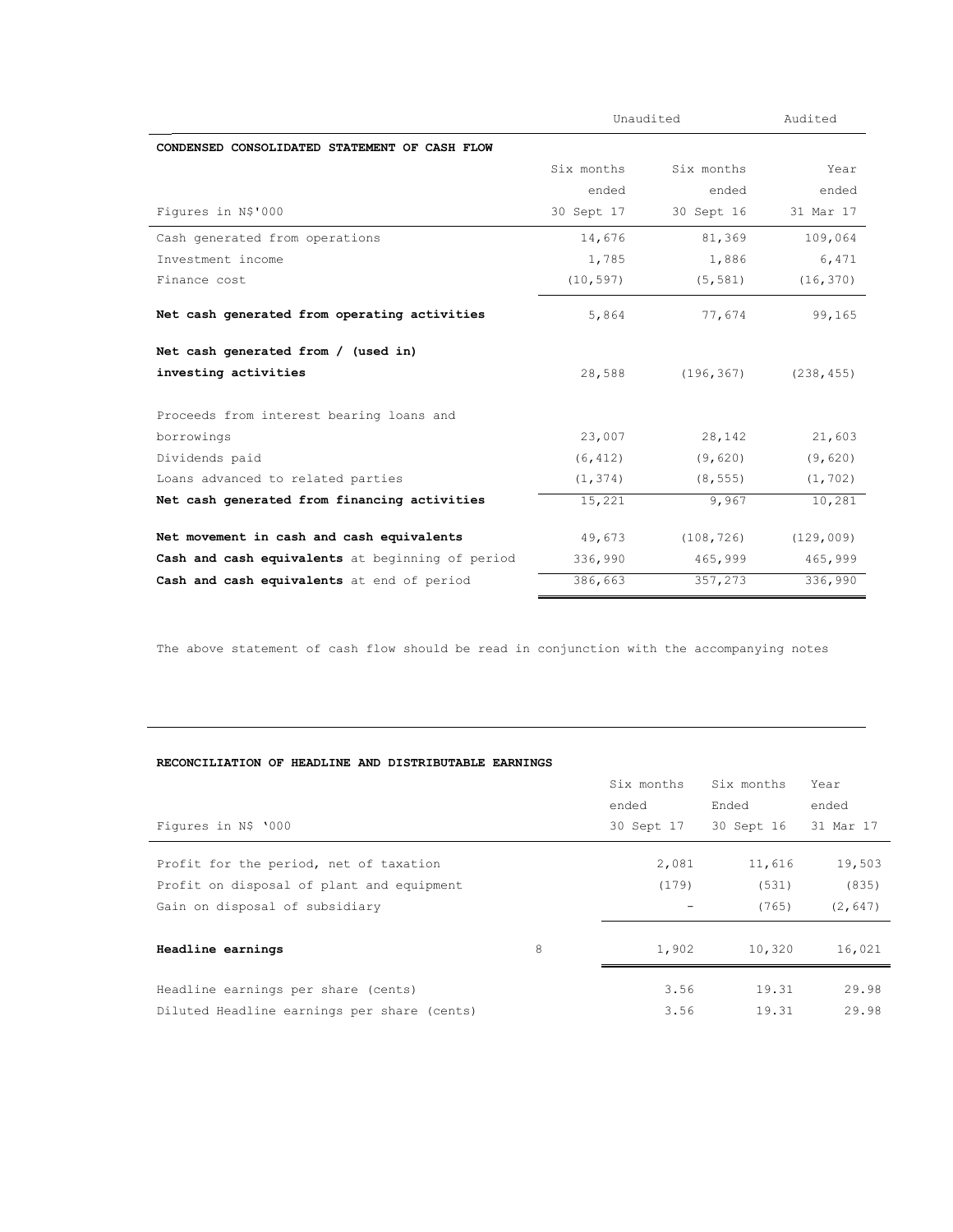|                                 |            | Unaudited  |            | Audited     |            |
|---------------------------------|------------|------------|------------|-------------|------------|
| CONDENSED SEGMENT ANALYSIS      |            |            |            |             |            |
|                                 |            | Six months |            | Six months  | Year       |
|                                 |            | ended      |            | ended       | ended      |
| Figures in N\$'000              | Note       | 30 Sept 17 | 30 Sept 16 | Change<br>응 | 31 Mar 17  |
| Segment assets                  |            |            |            |             |            |
| Retail                          |            | 309,354    | 367,125    | (16)        | 340,762    |
| Property                        |            | 375,525    | 345,713    | 9           | 365,034    |
| Insurance & Finance             |            | 1,289,345  | 1,257,154  | 3           | 1,270,148  |
|                                 |            | 1,974,224  | 1,969,992  | $\circ$     | 1,975,944  |
| Head office and eliminations    |            | (289, 670) | (332, 263) | (13)        | (324, 585) |
|                                 | $\epsilon$ | 1,684,554  | 1,637,729  | 3           | 1,651,359  |
| Segment revenue                 |            |            |            |             |            |
| Retail                          |            | 398, 477   | 434,520    | (8)         | 893,883    |
| Property (mainly intercompany)  |            | 13,755     | 8,578      | 60          | 23,718     |
| Insurance & Finance             |            | 48,012     | 48,525     | (1)         | 97,330     |
|                                 |            | 460,244    | 491,623    | (6)         | 1,014,931  |
| Head office and eliminations    |            | (26, 462)  | (23, 324)  | 13          | (42, 930)  |
|                                 | 6          | 433,782    | 468,299    | (7)         | 972,001    |
| Operating profit after taxation |            |            |            |             |            |
| Retail                          |            | (4, 013)   | 2,923      | (237)       | (1, 921)   |
| Property                        |            | (788)      | 2,907      | (127)       | 3,527      |
| Insurance & Finance             |            | 16,898     | 18,660     | (9)         | 40,885     |
|                                 |            | 12,097     | 24,490     | (51)        | 42,491     |
| Head office and eliminations    |            | (10, 016)  | (12, 874)  | (22)        | (22, 988)  |
|                                 | 6          | 2,081      | 11,616     | (82)        | 19,503     |

The above segmental analysis should be read in conjunction with the accompanying notes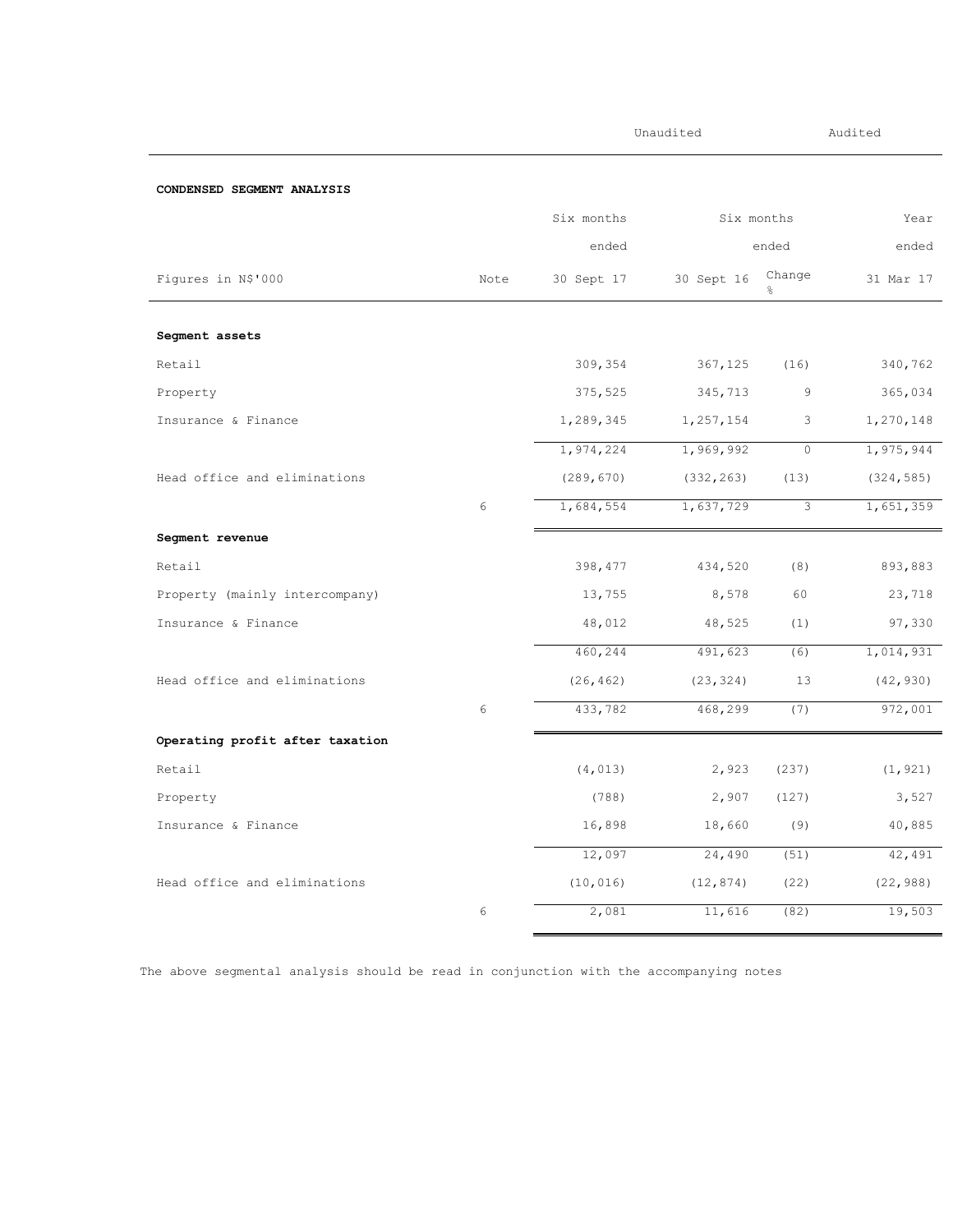#### **NOTES TO THE FINANCIAL INFORMATION**

#### **1. BASIS OF PREPARATION**

The condensed consolidated interim financial statements have been prepared in accordance with International Financial Reporting Standards, (IAS) 34 Interim Financial Reporting, and the Companies Act of Namibia. These condensed Group financial statements do not include all the information necessary for full International Financial Reporting Standard disclosure. The accounting policies are consistent with those applied for the year ended 31 March 2017.

The interim financial statements are presented in thousands of Namibia Dollars (N\$'000) on the historical cost basis, except for financial instruments which are measured at fair value and land and buildings held for administrative purposes which are measured at revalued amounts.

The condensed consolidated interim financial results are unaudited and have not been reviewed by the auditors.

### **2. FOREIGN CURRENCY**

The Group's functional and presentation currency is the Namibia Dollar. The Company's primary listing is on the Namibian Stock Exchange (NSX).

#### **3. COMPARATIVE FIGURES**

The comparative information for the six months ended 30 September 2016, is consistent with the accounting policies and basis of preparation applied to both the current interim financial period and the previous financial year ended 31 March 2017.

#### **4. RELATED PARTIES**

During the period under review, certain companies within the Group entered into transactions with each other. These intra-Group transactions have been eliminated on consolidation. Related parties remain unchanged from that reported at 31 March 2017.

### **5. REVIEW OF OPERATIONS**

### **Overview of first six months**

The major contributors to the reduced profits were the current downturn in the economy as well as growth strategies undertaken.

### **6. SEGMENT RESULTS**

**Retail segment:** Revenue and overall performance declined significantly, with the direct effect of the declining motor industry, as well as the withdrawal of General Motors from Southern Africa, being major contributing factors. Increased operating costs as a result of growing our market share for furniture retail had been anticipated, and in line with an endeavour to align cost structures necessary for renewed focus and customer centricity.

**Property Companies**: Revenue increase significantly in comparison with the foregoing period. This was mainly due to full occupation and rental income earned from the new Nictus Giga furniture outlet in Windhoek. Similarly, the financing of the new furniture outlet was the main reason for the operating loss after tax. The finance costs will increase on the same trend for the second half of the financial year. The segment is performing within expectations.

**Insurance and Finance:** During the first six months, premiums were under pressure. Significant savings were achieved from a cost perspective that will be of a permanent nature. The focus on investment income resulted in maintaining good investment returns, even with decreasing interest rates. Our renewed focus on our customers and their specific insurance requirements remain important in enabling clients to dissolve their risks.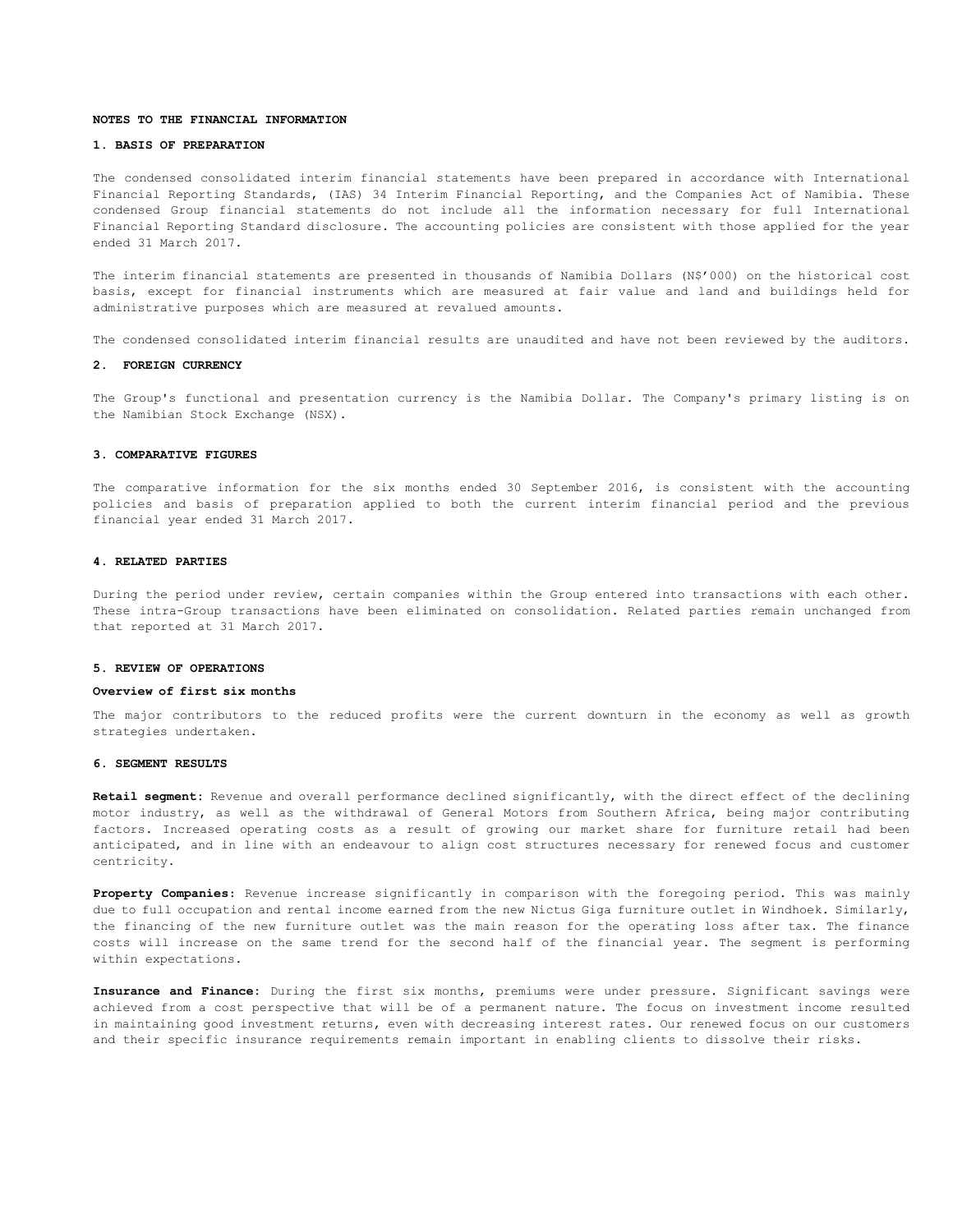#### **7. DETERMINATION AND DISCLOSURE OF FAIR VALUES**

Fair values have been determined for measurement and/or disclosure purpose based on the following methods. The techniques and inputs used have not changed since the year end.

#### **Investment properties and land and buildings**

The Group's Board of directors revalued the land and buildings at 31 March 2017. During the six months under review, the aggregate investments still approximated its fair value. The fair values are based on valuations and other market information that take into consideration the estimated rental value and replacement value of the property. A market yield is applied to the estimated rental value to arrive at the gross property valuation. Should any of the assumptions used in the valuation calculation change, it may have a material impact on the results of the Group.

#### **Investment in equity and debt securities**

The fair values of the financial assets were determined as follows:

- The fair values of listed or quoted investments are based on the quoted market price;
- Debt securities are measured at fair value through profit or loss.

### **Cash and cash equivalents**

Cash and cash equivalents for the Group is of a short-term nature and the fair values approximates the carrying amount.

#### **Trade and other receivables**

The fair value of trade and other receivables is estimated as the present value of future cash flows, discounted at the market rate of interest at the reporting date. The carrying amount of short-term trade and other receivables is believed to approximate their fair values.

#### **Trade and other payables**

All trade and other payables are of a short term nature and the fair value of trade and other payables is believed to approximate the carrying amount.

### **Interest bearing borrowings and related party loans**

Fair value is calculated based on the present value of future principal and interest cash flows, discounted at the market rate of interest at the reporting date. Interest rates used for determining the fair value is the prime interest rate.

#### **Fair value hierarchy**

For financial instruments recognized at fair value, disclosure is required of a fair value hierarchy which reflects the significance of the inputs used to make the measurements.

**Level 1** represents those assets which are measured using unadjusted quoted prices for identical assets.

**Level 2** applies inputs other than quoted prices that are observable for the assets either directly (as prices) or indirectly (derived from prices).

**Level 3** applies inputs which are not based on observable market data.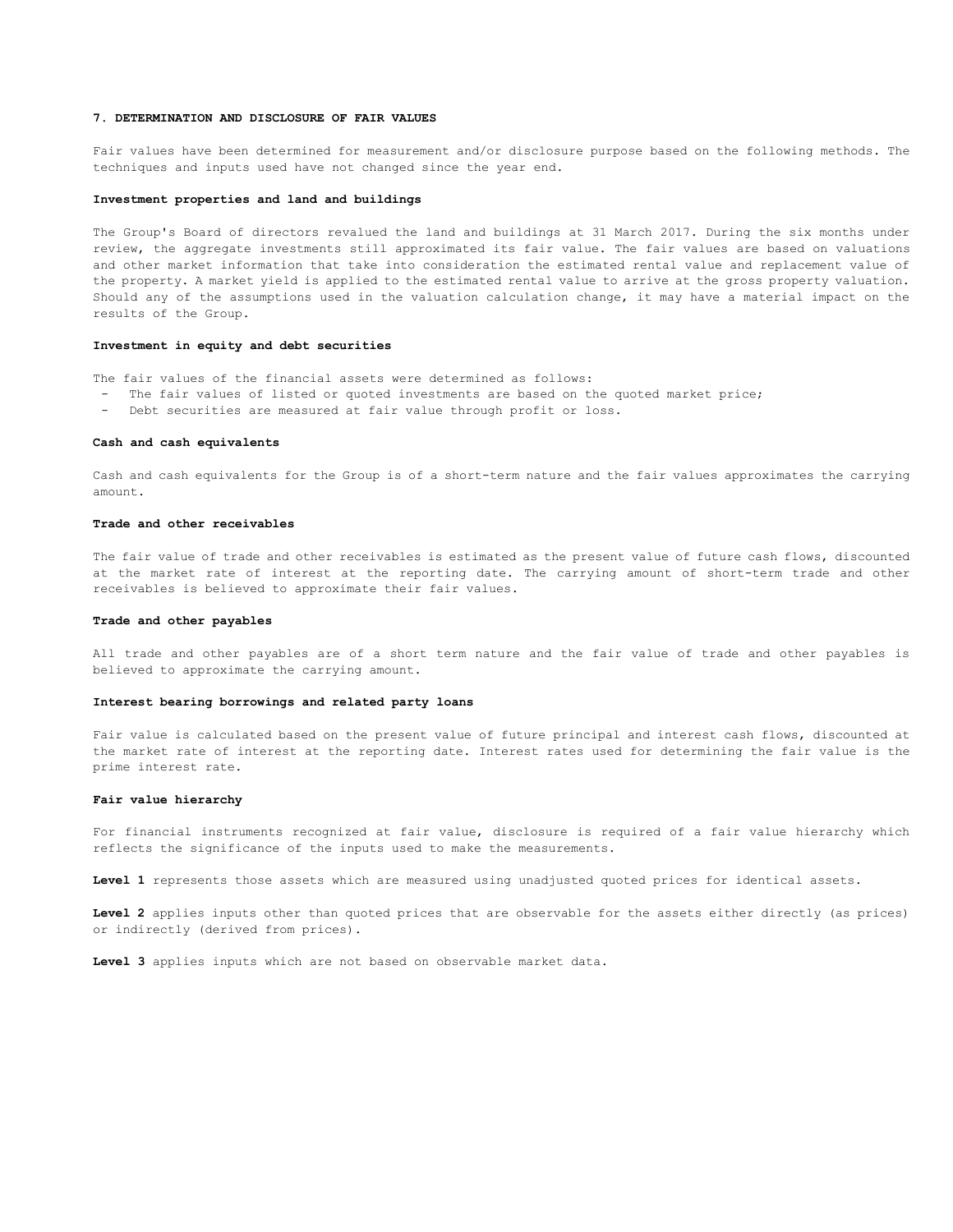## **7.1 Categories of financial instruments**

# **Unaudited 30 September 2017**

|                                             | Fair value<br>through |           |           |  |
|---------------------------------------------|-----------------------|-----------|-----------|--|
|                                             | Loans and             | profit of |           |  |
| Figures in N\$ '000                         | receivables           | loss      | Total     |  |
| Financial Assets                            |                       |           |           |  |
| Cash and cash equivalents                   | 386,663               |           | 386,663   |  |
| Investments                                 | 355,437               | 23,983    | 379,420   |  |
| Trade and other receivables (excluding VAT) | 383,890               |           | 383,890   |  |
|                                             | 1,125,990             | 23,983    | 1,149,973 |  |

|                                          | Financial<br>liabilities<br>at amortised | Fair value<br>through<br>profit of |         |
|------------------------------------------|------------------------------------------|------------------------------------|---------|
|                                          | cost                                     | loss                               | Total   |
| Financial liabilities                    |                                          |                                    |         |
| Loans from related parties               | 39,217                                   |                                    | 39,217  |
| Interest-bearing loans and borrowings    | 190,880                                  | $\overline{\phantom{m}}$           | 190,880 |
| Trade and other payables (excluding VAT) | 73,736                                   | $\qquad \qquad -$                  | 73,736  |
|                                          | 303,833                                  | $\overline{\phantom{0}}$           | 303,833 |

# **Unaudited 30 September 2016**

|                                             | Fair value<br>through |                 |           |
|---------------------------------------------|-----------------------|-----------------|-----------|
|                                             | Loans and             | profit of       |           |
| Figures in N\$ '000                         | receivables           | loss            | Total     |
| Financial Assets                            |                       |                 |           |
| Cash and cash equivalents                   | 357,273               | $\qquad \qquad$ | 357,273   |
| Investments                                 | 363,506               | 18,756          | 382,262   |
| Trade and other receivables (excluding VAT) | 311,717               | -               | 311,717   |
|                                             | 1,032,496             | 18,756          | 1,051,252 |

|                                          | Financial<br>liabilities<br>at amortised | Fair value<br>through<br>profit of |         |
|------------------------------------------|------------------------------------------|------------------------------------|---------|
|                                          | cost                                     | loss                               | Total   |
| Financial liabilities                    |                                          |                                    |         |
| Loans from related parties               | 33,738                                   |                                    | 33,738  |
| Interest-bearing loans and borrowings    | 174,412                                  |                                    | 174,412 |
| Trade and other payables (excluding VAT) | 77,697                                   |                                    | 77,697  |
|                                          | 285,847                                  |                                    | 285,847 |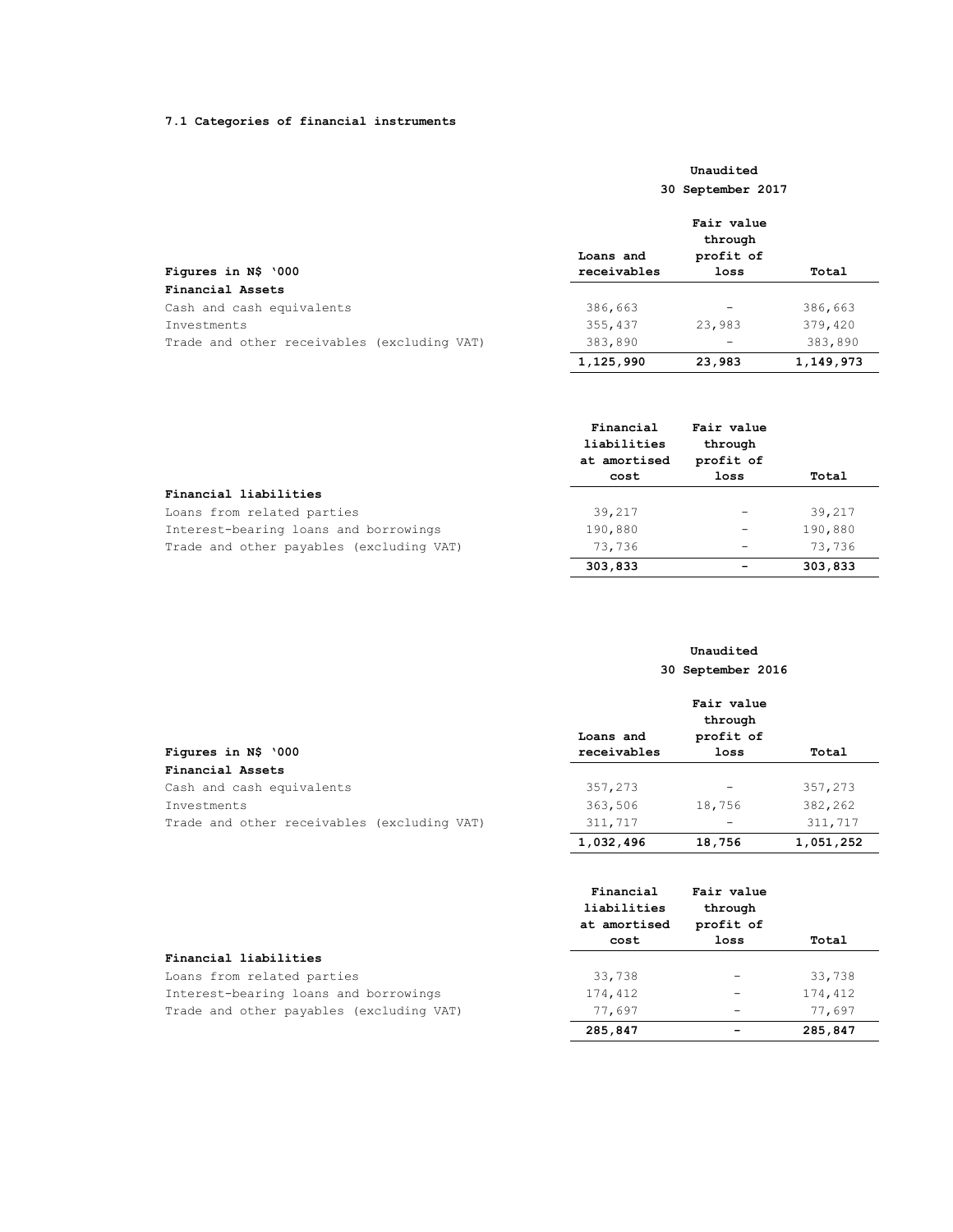# **7.1 Categories of financial instruments (continued)**

|                                             |             | Audited<br>Fair value |           |
|---------------------------------------------|-------------|-----------------------|-----------|
|                                             |             | through               |           |
|                                             | Loans and   | profit of             |           |
| Figures in N\$ '000                         | receivables | loss                  | Total     |
| Financial Assets                            |             |                       |           |
| Cash and cash equivalents                   | 336,990     |                       | 336,990   |
| <b>Tnvestments</b>                          | 391,822     | 20,167                | 411,989   |
| Trade and other receivables (excluding VAT) | 329,398     |                       | 329,398   |
|                                             | 1,058,210   | 20,168                | 1,078,377 |

|                                          | Financial<br>liabilities<br>at amortised<br>cost | Fair value<br>through<br>profit of<br>loss | Total   |
|------------------------------------------|--------------------------------------------------|--------------------------------------------|---------|
| Financial liabilities                    |                                                  |                                            |         |
| Loans from related parties               | 40,591                                           | $\qquad \qquad -$                          | 40,591  |
| Interest-bearing loans and borrowings    | 167,873                                          | $\overline{\phantom{m}}$                   | 167,873 |
| Trade and other payables (excluding VAT) | 79,971                                           |                                            | 79,971  |
|                                          | 288,435                                          |                                            | 288,435 |

## **7.2 Fair value hierarchy of financial assets, land and buildings and investment property**

|                       | Unaudited<br>30 September 2017 |                          |                 |  |
|-----------------------|--------------------------------|--------------------------|-----------------|--|
| Figures in N\$ '000   | Fair Value                     | Level 1                  | Level 2         |  |
| Assets                |                                |                          |                 |  |
| Land                  | 102,274                        | $\overline{\phantom{0}}$ | 102,274         |  |
| Buildings             | 215,440                        | -                        | 215,440         |  |
| Investment property   | 33,219                         |                          | 33,219          |  |
| Listed shares         | 22,983                         | 22,983                   |                 |  |
| Debt securities       | 1,000                          | 1,000                    | $\qquad \qquad$ |  |
| Loans and receivables | 355,437                        | -                        | 355,437         |  |
|                       | 730,353                        | 23,983                   | 706,370         |  |

## **Unaudited 30 September 2016**

| Figures in N\$ '000   | Fair Values | Level 1                  | Level 2 | Level 3                  |
|-----------------------|-------------|--------------------------|---------|--------------------------|
| Assets                |             |                          |         |                          |
| Land                  | 128,148     | -                        | 128,148 | -                        |
| Buildings             | 217,931     | -                        | 217,931 | $\overline{\phantom{0}}$ |
| Listed shares         | 17,067      | 17,067                   |         | $\overline{\phantom{0}}$ |
| Debt securities       | 1,020       | 1,020                    |         | $\overline{\phantom{0}}$ |
| Loans and receivables | 366,414     | -                        | 366,414 | $\overline{\phantom{0}}$ |
| Unlisted shares       | 669         | $\overline{\phantom{0}}$ |         | 669                      |
|                       | 731,249     | 18,087                   | 712,493 | 669                      |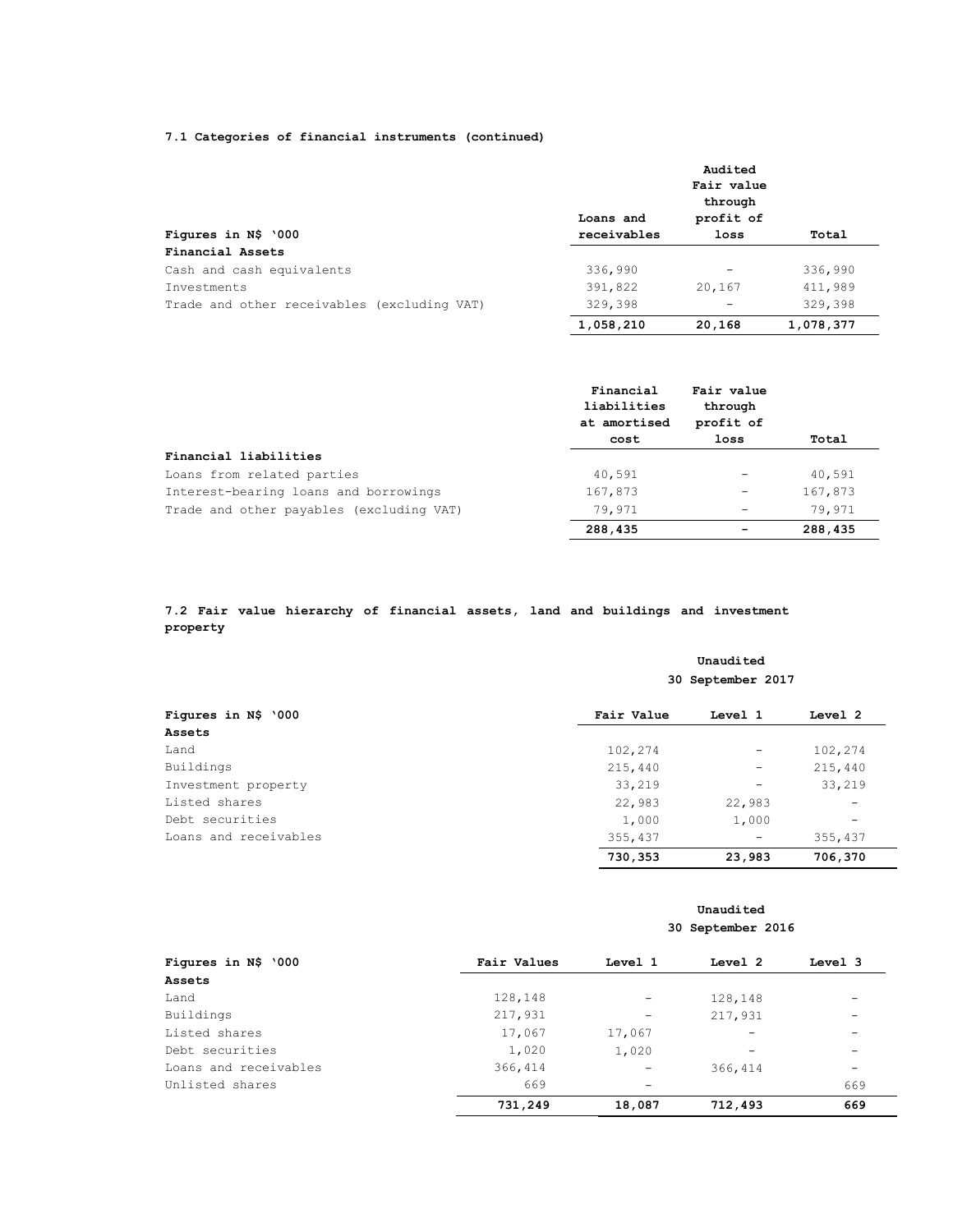## **7.2 Fair value hierarchy of financial assets, land and buildings and investment property (continued)**

|                       | Audited<br>31 March 2017 |                          |                          |  |
|-----------------------|--------------------------|--------------------------|--------------------------|--|
| Figures in N\$ '000   | Fair Value               | Level 1                  | Level 2                  |  |
| Assets                |                          |                          |                          |  |
| Land                  | 102,274                  | $\overline{\phantom{m}}$ | 102,274                  |  |
| Buildings             | 228,674                  | $\qquad \qquad -$        | 228,674                  |  |
| Investment property   | 25,275                   | -                        | 25,275                   |  |
| Listed shares         | 19,167                   | 19,167                   | $\overline{\phantom{m}}$ |  |
| Debt securities       | 1,000                    | 1,000                    | $\overline{\phantom{m}}$ |  |
| Loans and receivables | 391,822                  | -                        | 391,822                  |  |
|                       | 768,212                  | 20,167                   | 748,045                  |  |

### **8. HEADLINE EARNINGS**

For the six month period ended 30 September 2017 the only item that impacted the headline earnings calculation was the profit on disposal of plant and equipment.

#### **9. BASIC EARNINGS PER SHARE**

Earnings per share based on profit for the six months ended 30 September 2017 was 3.89 cents 30 September 2016: 21.74 cents), compared to a headline earnings per share of 3.56 cents (30 September 2016: 19.31 cents).

## **10. DIVIDEND**

Ordinary dividends of 12 cents per share (N\$ 6,4 million) was declared and paid by the Company on 17 July 2017. No interim dividend has been proposed by the Board of directors.

## **11. DIRECTORS**

The following directors were re-elected at the Annual General Meeting on 31 August 2017 – Messrs JJ Retief, NC Tromp and WO Fourie. JD Mandy, FR van Staden and GR de V Tromp were elected as members of the Audit committee.